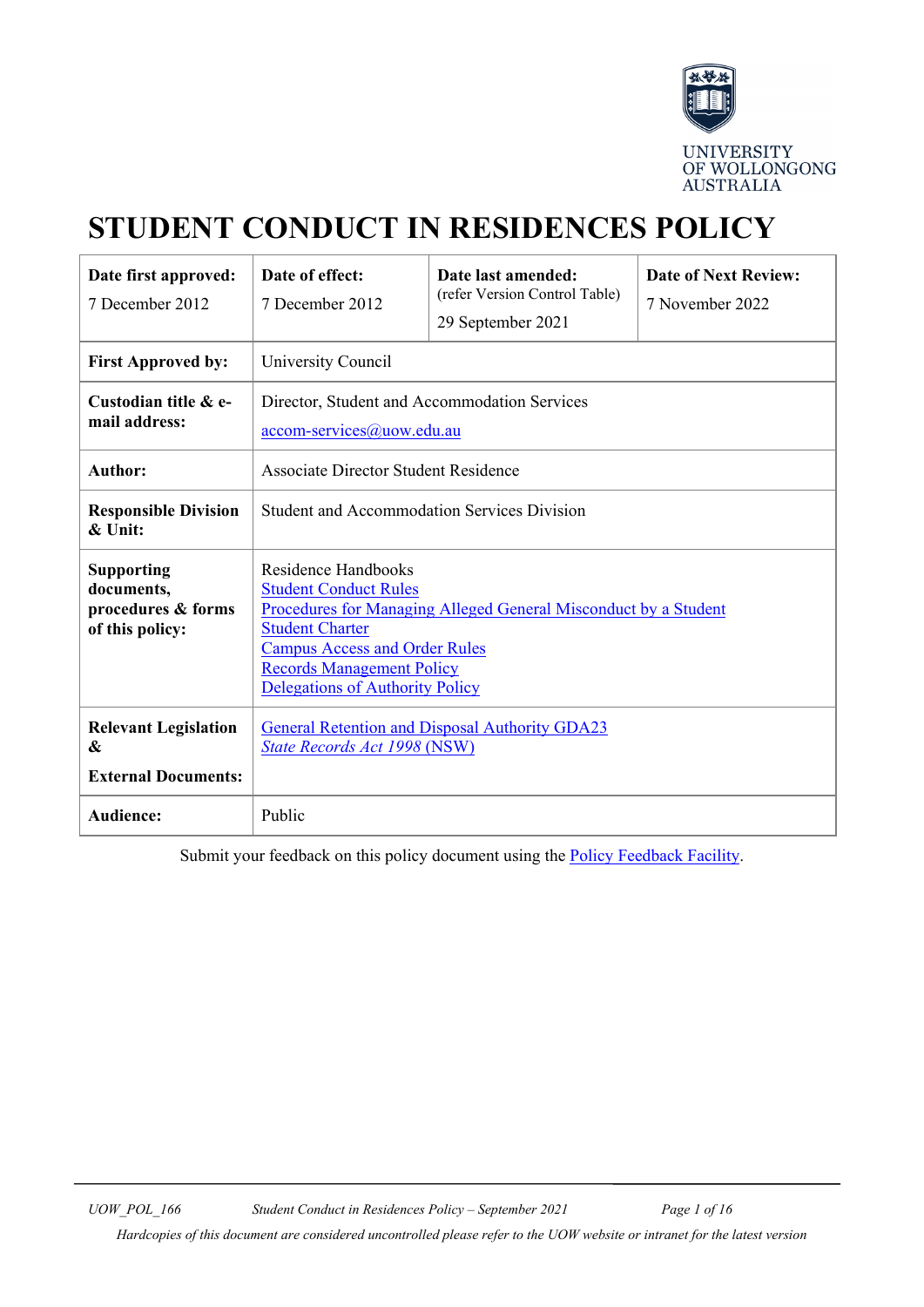

### **Contents**

| 1         |  |
|-----------|--|
| 2         |  |
| 3         |  |
| 4         |  |
| 5         |  |
| 6         |  |
| 7         |  |
| 8         |  |
| 9         |  |
| 10        |  |
| <b>11</b> |  |
| 12        |  |
| 13        |  |
| 14        |  |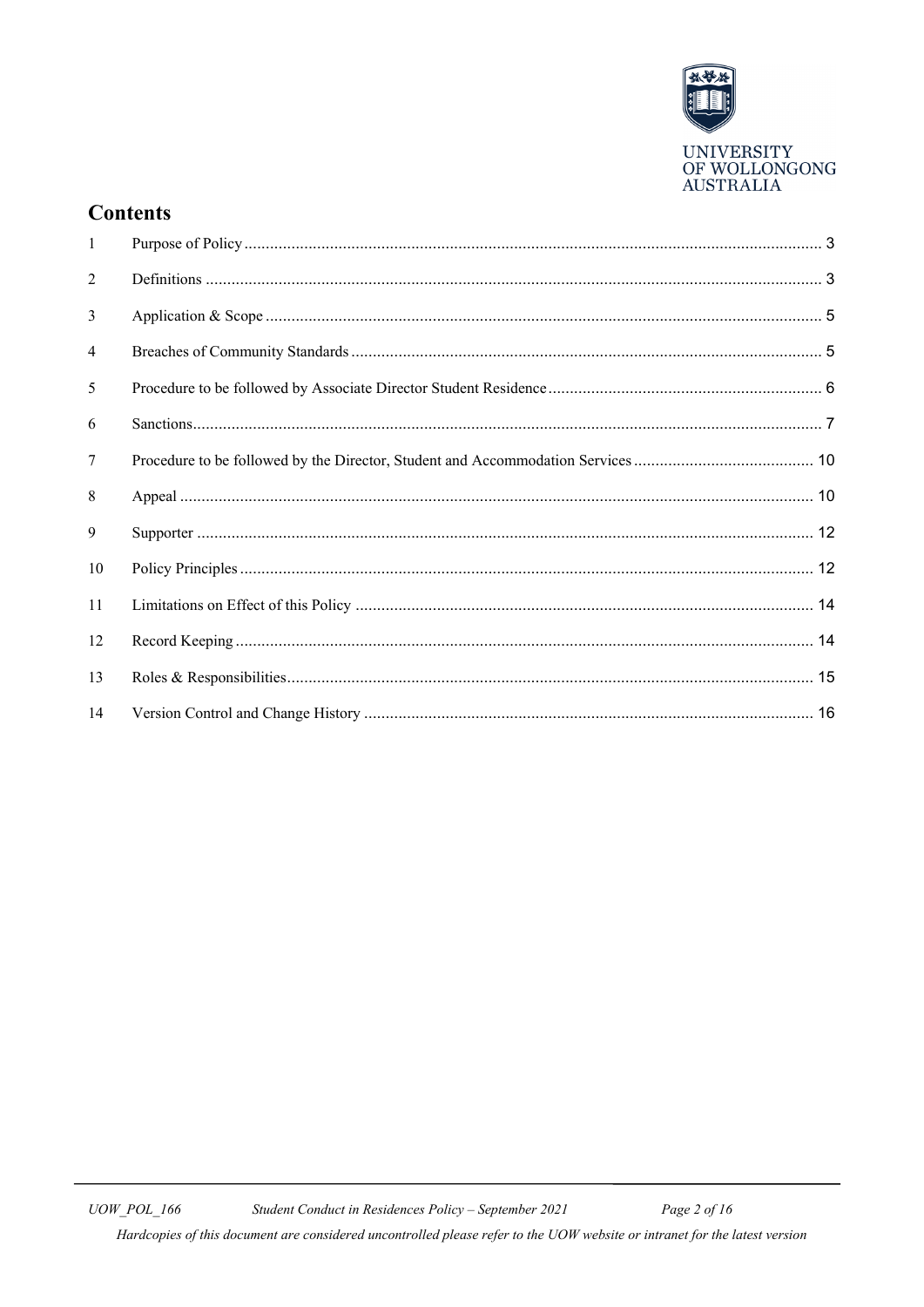

### <span id="page-2-0"></span>1 **Purpose of Policy**

- 1. The purpose of this policy is also to define the rights and responsibilities of residents and staff and provide procedures and sanctions to be invoked and applied if community standards are breached.
- 2. This policy sets out the requirements on a student who accepts an offer of accommodation in a Residence to:
	- a. respect the basic philosophy of the Residence and community standards operating in each Residence as outlined below, and;
	- b. abide by the process employed if a student breaches these standards to investigate and appropriately resolve such breach under the terms of this policy.

| <b>Word/Term</b>                                      | Definition (with examples if required)                                                                                                                                                                                                                                                                                       |
|-------------------------------------------------------|------------------------------------------------------------------------------------------------------------------------------------------------------------------------------------------------------------------------------------------------------------------------------------------------------------------------------|
| Accommodation<br>Agreement                            | The agreement made between the University and the Resident granting the Resident<br>a licence to use the room/unit and other facilities at the Residence.                                                                                                                                                                    |
| <b>Associate Director</b><br><b>Student Residence</b> | The senior officer appointed by the University to manage the Residence.                                                                                                                                                                                                                                                      |
| <b>Authorised Person</b>                              | As per the definition provided in the Campus Access and Order Rules.                                                                                                                                                                                                                                                         |
| Behavioural<br>Probation                              | A specified period of time, for up to as long as the resident resides in one of the<br>University Residences. During this period, the Resident is expected to maintain<br>model behaviour. Any further breach of Community Standards would normally<br>result in Exclusion from the Residence.                               |
| Central Register                                      | A register and file of student misconduct investigations controlled and maintained by<br>the Student and Accommodation Services Division.                                                                                                                                                                                    |
| <b>Community Service</b>                              | A sanction whereby the Resident provides an unpaid service for the benefit of the<br>University or another relevant organisation.                                                                                                                                                                                            |
| Community<br><b>Standards</b>                         | The expectations that the University has of each resident. Refer to Section 4 of this<br>policy for further detail                                                                                                                                                                                                           |
| <b>Demerit Points</b>                                 | A points system whereby a resident may receive a point(s) as part of a sanction.                                                                                                                                                                                                                                             |
| Exclusion                                             | A requirement that the Resident remove themselves (and all their property)<br>permanently from the Residence. The Resident would normally be given seven (7)<br>days to do so.                                                                                                                                               |
| Director, Student and<br>Accommodation<br>Services    | The senior officer appointed by the University to manage the Student and<br>Accommodation Services Division.                                                                                                                                                                                                                 |
| General misconduct                                    | As per the definition provided in the Student Conduct Rules.                                                                                                                                                                                                                                                                 |
| Hazing                                                | Any mental or physical requirement or obligation placed upon any person or group<br>of persons by another resident or group of residents, at a residence, which could<br>cause discomfort, pain, fright, disgrace, injury or which violates any<br>Commonwealth, State or Local Government statute or any University policy. |
| High-level outcome                                    | As per the definition provided in the Student Conduct Rules.                                                                                                                                                                                                                                                                 |

### <span id="page-2-1"></span>2 **Definitions**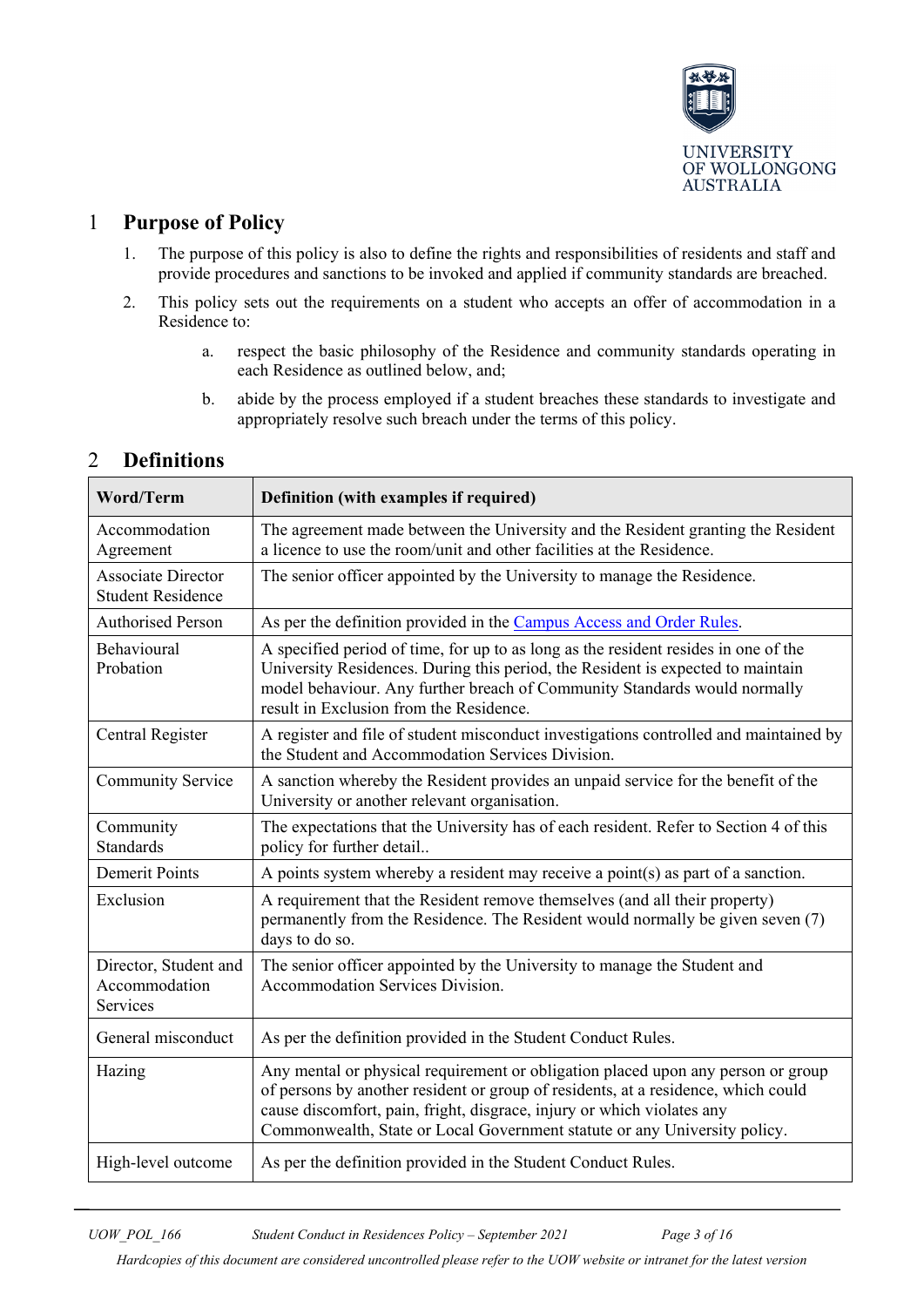

| Low-level outcome                                            | As per the definition provided in the Student Conduct Rules.                                                                                                                                                                                                                                                           |
|--------------------------------------------------------------|------------------------------------------------------------------------------------------------------------------------------------------------------------------------------------------------------------------------------------------------------------------------------------------------------------------------|
| Natural justice                                              | Principles that ensure that decision-making is fair and reasonable. These include<br>decision-makers informing people of the case against them or their interests, giving<br>them a right to be heard, not having a personal interest in the outcome, and acting<br>only on the basis of logically probative evidence. |
| Prima Facie                                                  | Sufficient to establish a fact or case unless disproved.                                                                                                                                                                                                                                                               |
| Reprimand                                                    | A formal, written rebuke by an officer of UOW.                                                                                                                                                                                                                                                                         |
| Residence                                                    | A Student Residence that is managed by the University of Wollongong to which the<br>Resident has been assigned.                                                                                                                                                                                                        |
| Residence Handbook                                           | The Residence Handbook provided to all residents on arrival at the Residence. It<br>contains the rules, regulations and general information regarding the Residence(s).                                                                                                                                                |
| Resident                                                     | A student currently living in a Residence.                                                                                                                                                                                                                                                                             |
| Suspension                                                   | A requirement that the Resident remove themselves and all their property from the<br>Residence for a specified period of time.                                                                                                                                                                                         |
| Senior Community<br>Leader                                   | The student designated by the Associate Director, Student Residence to be the most<br>senior student leader within the residential community. Where such a position does<br>not exist within a Residence, seniority will be determined by the date of a<br>community leader's designation as same.                     |
| Staff member                                                 | Any employee of the University or employee of a company contracted to provide<br>services at the Residence.                                                                                                                                                                                                            |
| Student                                                      | A person currently registered for a course at the University or who is undertaking<br>non-award study at the University, or is enrolled in an institution that has an<br>agreement with the University permitting their students to live in residence.                                                                 |
| <b>Student Conduct in</b><br>Residences Appeals<br>Committee | The Committee that receives from the Chief Operating Officer (COO) appeals from<br>Residents against adverse determinations made by an Associate Director Student<br>Residence.                                                                                                                                        |
| Supporter                                                    | A person chosen by a resident who is required to meet with the Associate Director<br>Student Residence, Director, Student and Accommodation Services Division, COO<br>or Appeals Committee to accompany the resident to such a meeting.                                                                                |
| Termination of<br>Licence                                    | A document, issued over the signature of the Manager, Security (or delegate)<br>withdrawing a person's privilege to attend a particular campus(es)/area(s) of the<br>University.                                                                                                                                       |
| The University                                               | The campuses, facilities, operations, resources and services of the University of<br>Wollongong.                                                                                                                                                                                                                       |
| <b>Chief Operating</b><br>Officer (COO)                      | The member of the Senior Executive appointed by the University to oversee the<br>administrative and support divisions of the University.                                                                                                                                                                               |
| Warning                                                      | Verbal or written advice to a Resident by an officer of UOW that a Resident's<br>actions have constituted a breach of community standards or are questionable. The<br>University's expectation of future behaviour is outlined to the Resident.                                                                        |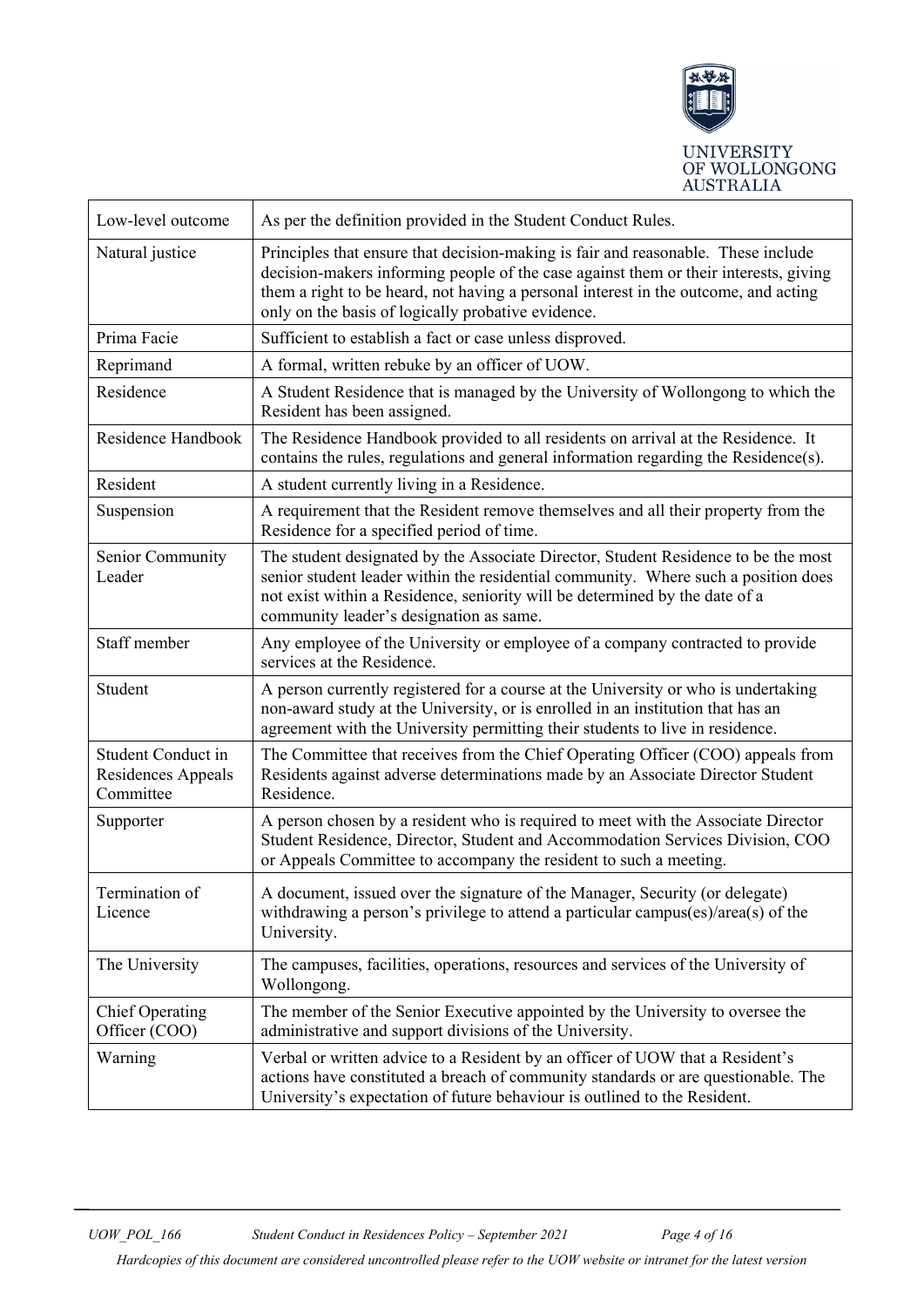

### <span id="page-4-0"></span>3 **Application & Scope**

- 1. This policy applies to the management of alleged breaches of community standards within any University Residence by a resident.
- 2. Any general misconduct within one of the University's Residences by a student who is not a resident will be managed under the Student Conduct Rules.
- 3. Nothing in this policy operates to limit the rights of the University to take action against a resident for breach under an Accommodation Agreement or on any other grounds.

### <span id="page-4-1"></span>4 **Breaches of Community Standards**

- 1. All of the members of the University community have a range of rights, including the right to:
	- a. be treated courteously and fairly;
	- b. be free from acts of violence, harassment, intimidation or discrimination;
	- c. have their personal property respected; and
	- d. live, work and study in a safe environment.
- 2. Because of the nature of residential community living, it is not possible to codify all acceptable and unacceptable behaviours. The expectations that the University has of each resident within a residence are described as "community standards", breach of which may be grounds for action against a resident under this policy.
- 3. Breaches of community standards may include, but are not limited to, the following:
	- a. Failure to comply with the University's rules, policies, codes, University Council regulations or other lawful directions of the University or to obey any reasonable direction of an authorised person in relation to conduct;
	- b. Any conduct which impairs the reasonable freedom of other persons to pursue their studies, research, duties or lawful activities at the University or to participate in the life of the University;
	- c. Wilfully littering, damaging, defacing or wrongfully dealing with any University property or any other property on campus or property on a location where a student is present under the auspices of the University;
	- d. Unreasonable conduct, including criminal activity, which may disrupt the normal activities of the University or which may be prejudicial to the reputation, good order and governance of the University.
	- e. Acts or threats of violence, harassment, intimidation, discrimination, coercion, deceit or other conduct (whether by physical, verbal, written or electronic means) that threatens or endangers the health, freedom or safety of any person or obstructs a University member in the performance of their duties.
	- f. Providing information known to be false or the forgery, alteration or misuse of any document, record or instrument of identification.
	- g. Any act of hazing.
	- h. Providing false information before or during an investigation of any matter under the terms of this Policy.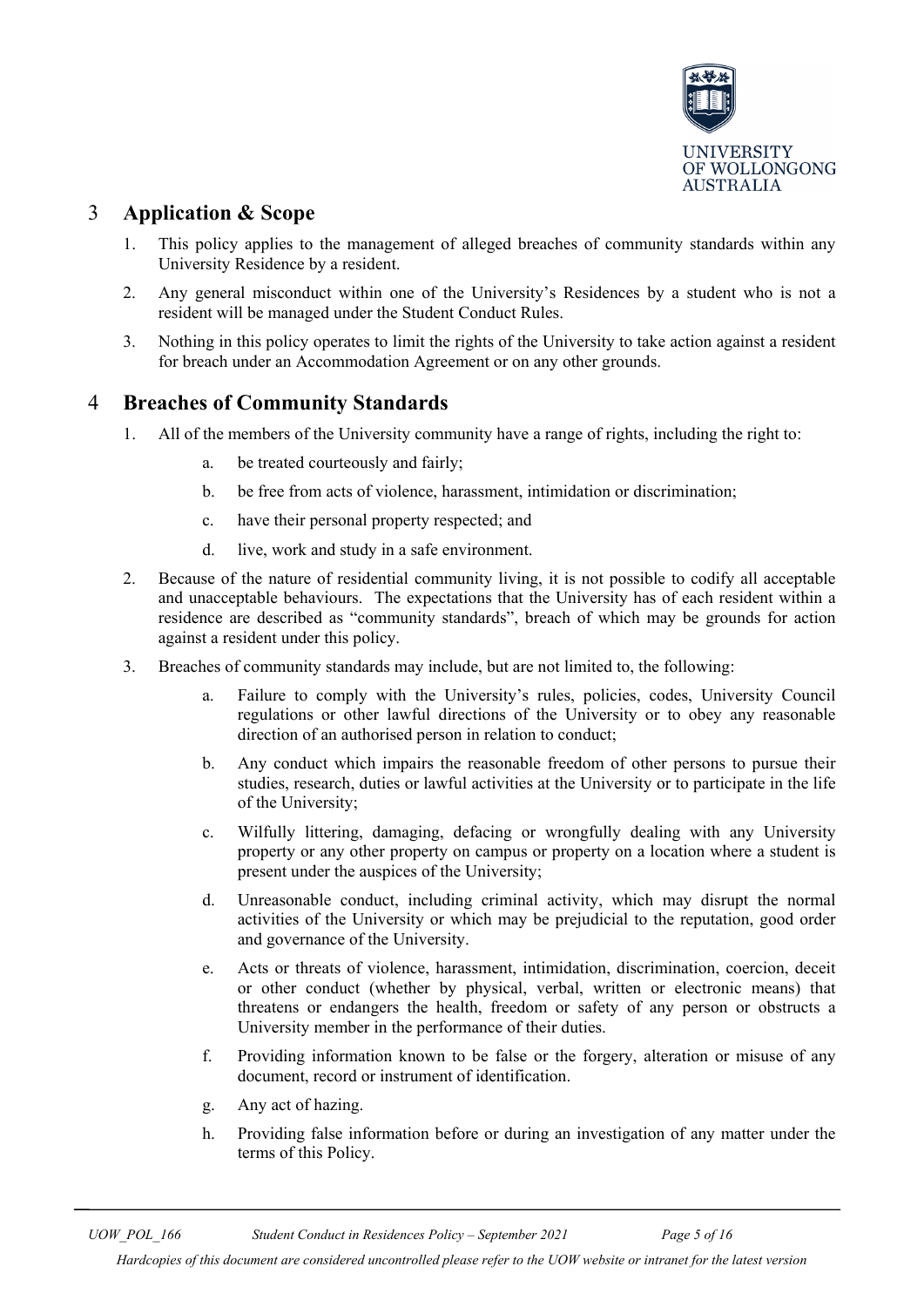

- i. Breaches of any provision of the Residence Handbook or Accommodation Agreement imposing obligations on a resident.
- j. Any unreasonable failure by a resident to comply with a sanction arising from an adverse determination.

### <span id="page-5-0"></span>5 **Procedure to be followed by Associate Director Student Residence**

- 1. Where an Associate Director Student Residence is notified of a possible breach of community standards by a resident, the Associate Director Student Residence will, within ten working days, communicate this to the resident outlining the possible breach and indicating that the resident and Associate Director Student Residence should meet to discuss the allegation.
- 2. In this communication to the resident, the Associate Director Student Residence will advise the resident:
	- a. that the possible breach is being investigated in accordance with these procedures;
	- b. the timeframe within which the proposed meeting between the Associate Director Student Residence and the resident to discuss the alleged breach of the community standards will take place;
	- c. where a full copy of this policy may be obtained; and
	- d. that the resident may be accompanied to the meeting by a supporter (Refer Section 9).
- 3. If the resident does not respond, or fails to make themself available in the timeframe specified, then the meeting will proceed in the resident's absence.
- 4. When the Associate Director Student Residence and resident meet, the resident may be accompanied by another person acting in the role of supporter and the Associate Director Student Residence may ask another staff member or Community Leader to also be present.
- 5. During this meeting, the Associate Director Student Residence will outline to the resident the alleged behaviour giving rise to the allegation and the basis upon which this is alleged to have breached community standards. The resident may respond by either agreeing with the information presented by the Associate Director Student Residence, or by presenting additional or alternative evidence, mitigating circumstances, etc.
- 6. The Associate Director Student Residence will (either at that meeting or after further consideration and enquiries) make a determination on the matter and inform the resident of this determination and the reasons for it, and, if necessary, impose an appropriate sanction (refer Section 7).
- 7. It is preferable for the Associate Director Student Residence to inform the resident of this decision in a face-to-face meeting during which the resident can be given the opportunity to respond to the decision and the sanction. If considered appropriate, the Associate Director Student Residence may vary the sanction in light of this discussion with the resident.
- 8. The Associate Director Student Residence will then confirm in writing to the resident the content of the discussion, the determination, the reasons forming the basis of the determination, and any sanction within ten working days. The Associate Director Student Residence will also include advice to the resident on:
	- a. The right of the resident to seek clarification from the Associate Director Student Residence on the determination, any sanctions and the reasons for the determination; and
	- b. Where the resident can locate a copy of this policy.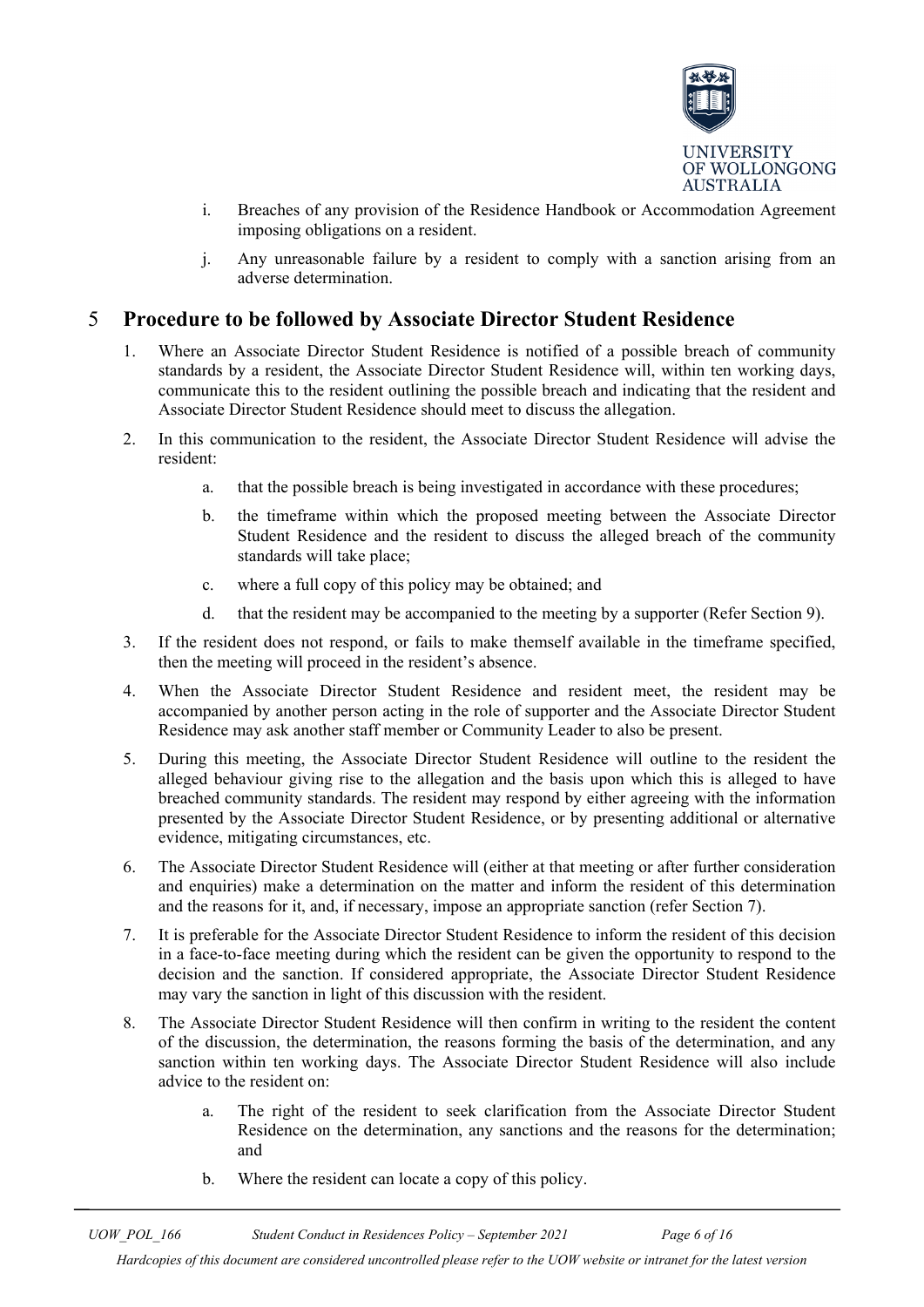

- 9. The Associate Director Student Residence will also inform any person who brought the alleged breach to the Associate Director Student Residence's attention that the matter has been investigated and that an outcome has been determined. The specifics of the outcome will not normally be communicated.
- 10. Where there is new and substantive evidence relevant to the breach and/or the sanction, and which was not available when the original decision was made, this should be brought to the Associate Director Student Residence within five working days with a request for reconsideration of the matter. The Associate Director Student Residence will resolve the matter within ten working days by:
	- a. confirming the previous outcome,
	- b. varying the previous sanction, or
	- c. dismissing the matter.
- 11. The Associate Director Student Residence may delegate the management of breaches of community standards to an appropriately qualified person, with the approval of the Director, Student and Accommodation Services.
- 1.

#### <span id="page-6-0"></span>6 **Sanctions**

#### **Sanctioning Philosophy**

- 1. Where a resident has been found to have breached community standards, the Associate Director Student Residence may impose a sanction. These sanctions are designed to hold residents accountable for their unacceptable behaviour and are imposed primarily for their educative effect, to manage risk and reduce repeat behaviours.
- 2. In determining an appropriate sanction, the Associate Director Student Residence will consider a range of factors including:
	- a. the details of the current breach,
	- b. the risks and significance of the risks to safety and welfare of the resident to themselves or others,
	- c. the resident's previous conduct,
	- d. the resident's level of contrition regarding the breach, and
	- e. any other mitigating factors relevant to the matter.

#### **Demerit Points**

- 3. In response to a proven breach of community standards, the Associate Director Student Residence may, in addition to another sanction, apply demerit points.
- 4. While a Associate Director Student Residence may elect not to apply a demerit point(s) for a Level 1 breach (see Table 1), an Associate Director Student Residence must impose demerit point(s) for Level 2 and Level 3 breaches.
- 5. Demerit points are cumulative over time. If a resident's total demerit points reach seven (7), the resident will, on the recommendation of the Associate Director Student Residence, and with the approval of the Director, be excluded from the Residence (see Table 1).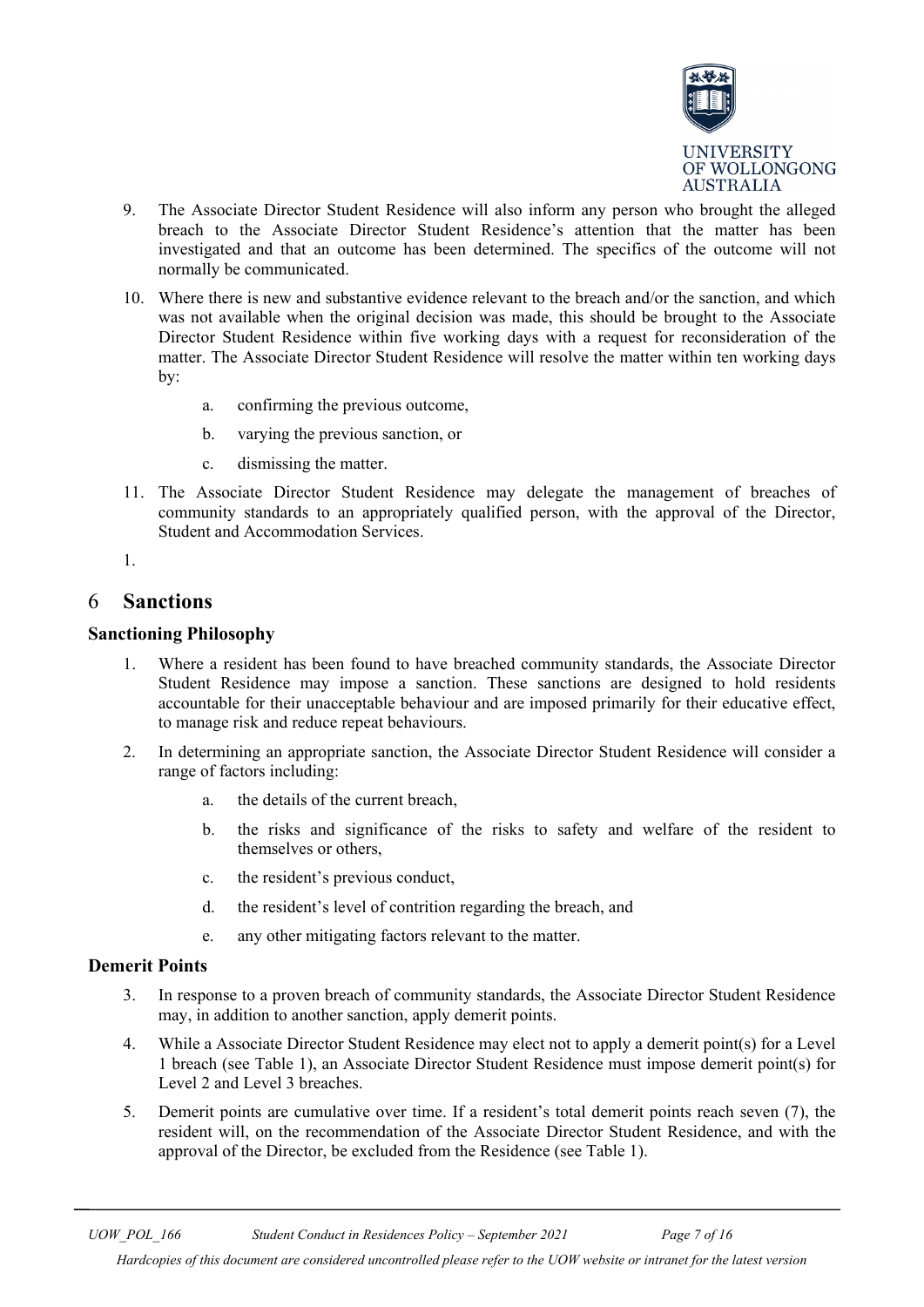

- 6. During Study Recess and Examination Weeks, an Associate Director Student Residence may impose additional demerit points (not exceeding twice the demerit points for the breach) for any breach that has an unacceptable impact on the right of residents to an environment conducive to study.
- 7. An Associate Director Student Residence may, by providing seven days' notice to the residential community, declare that double demerit points may be applied during a specified period of up to 28 days.
- 8. At the end of an Academic Year, the Associate Director Student Residence will review all residents who have demerit points accumulated and determine whether to waive, reduce or let stand the demerits points for the following year.
- 9. Residents will be advised of their demerit point balance at the end of the Academic Year.

#### **Indicative Sanctions**

10. Table 1 outlines the level of breaches, examples of breaches and the range of consequences that may be imposed depending on the outcome of the incident.

| Degree of Breach                        | Example of Breach (not<br>limited)                                                                                                                                                                                                                                                                        | <b>Typical Sanction</b>                                                                                                            | <b>Demerit Points</b> |
|-----------------------------------------|-----------------------------------------------------------------------------------------------------------------------------------------------------------------------------------------------------------------------------------------------------------------------------------------------------------|------------------------------------------------------------------------------------------------------------------------------------|-----------------------|
| Minor Breach (Level 1)                  | Noise<br>Cleaning-related                                                                                                                                                                                                                                                                                 | Official Warning<br>Official Reprimand<br>Community service or<br>other penalty as outlined<br>in Section 10 below                 | $0 - 2$               |
| <b>Intermediate Breach</b><br>(Level 2) | Alcohol abuse<br>Disorderly behaviour<br>Safety-related (usually<br>threat to self only)<br>Failure to comply with a<br>reasonable direction<br>(lower level, usually<br>from Student Leader or<br>authorised person under<br>the Campus Access and<br>Order Rules)<br>Repeat of Level 1<br><b>Breach</b> | Official Reprimand<br>Suspension up to three<br>nights<br>Community service or<br>other penalty as outlined<br>in Section 10 below | $3 - 4$               |
| Major Breach (Level 3)                  | Vandalism or damage<br>Failure to comply with a<br>reasonable direction<br>(higher level, usually<br>from senior staff member                                                                                                                                                                             | Official Reprimand<br>Community service or<br>other penalty as outlined<br>in Section 10 below                                     | $5 - 7$               |

Table 1

*UOW\_POL\_166 Student Conduct in Residences Policy – September 2021 Page 8 of 16*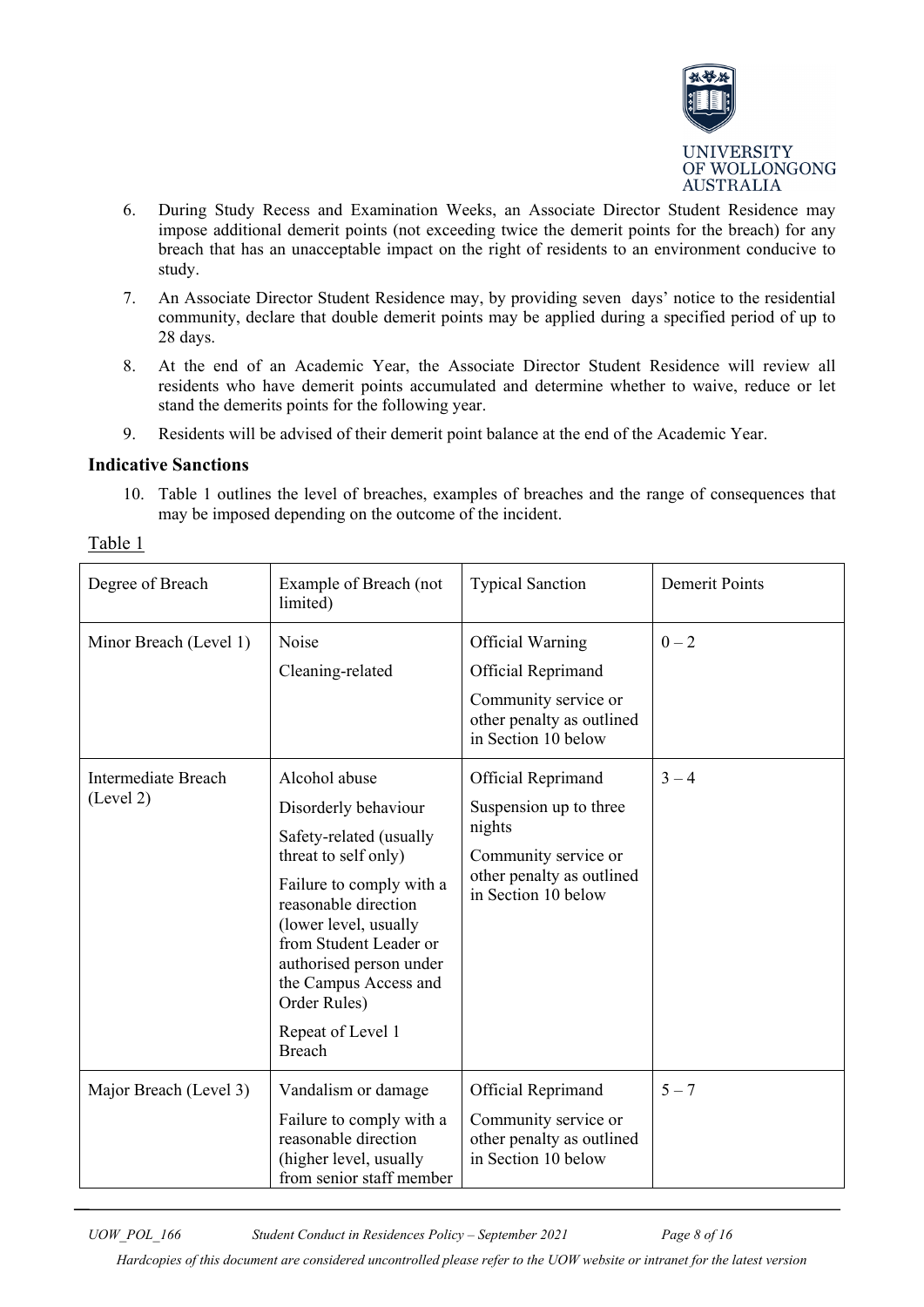

**UNIVERSITY** OF WOLLONGONG **AUSTRALIA** 

| of Residence or<br>authorised person under<br>the Campus Access and<br>Order Rules).<br>Significant threat to<br>safety of self and/or<br>others | Suspension up to five<br>nights<br>Behavioural probation<br>Exclusion |  |
|--------------------------------------------------------------------------------------------------------------------------------------------------|-----------------------------------------------------------------------|--|
| Verbal or physical<br>aggression or violence                                                                                                     |                                                                       |  |
| Illegal drugs-related                                                                                                                            |                                                                       |  |
| Tampering with Fire<br><b>Safety Equipment</b>                                                                                                   |                                                                       |  |
| Repeat of Level 2<br>Breach                                                                                                                      |                                                                       |  |

#### **Available Sanctions**

- 11. When the Associate Director Student Residence makes a determination that a resident has breached community standards, the Associate Director Student Residence may apply one, or a combination of the following sanctions:
	- a. Impose Demerit Points up to the maximum specified in Table 1 (noting that additional points may be imposed as specified in clauses 6.6 and 6.7).
	- b. Issue an oral or written warning.
	- c. Issue a written reprimand.
	- d. Place the resident on behavioural probation.
	- e. Suspend the resident from the Residence for up to five (5) nights.
	- f. Recommend to the COO that a "Termination of Licence" be issued terminating the resident's right of access to one or more University Residences.
	- g. Demand for restitution for costs of replacing or repairing any damaged property up to a maximum of \$1,000.
	- h. Withdraw or restrict resident privileges (for example, access to certain facilities, services, activities or events, permission to consume alcoholic beverages, drive or park a motor vehicle).
	- i. Require a formal apology.
	- j. Require the resident to undertake a community service activity for a non-profit organisation.
	- k. Require the resident to complete an on-line behaviour program or essay.
	- l. Change the resident's room allocation within the same Residence.
	- m. Relocate the resident to another University Residence.
	- n. Advise the home university (in the case of a Study Abroad or Exchange student), or other educational institutions (in the case of non-UOW students).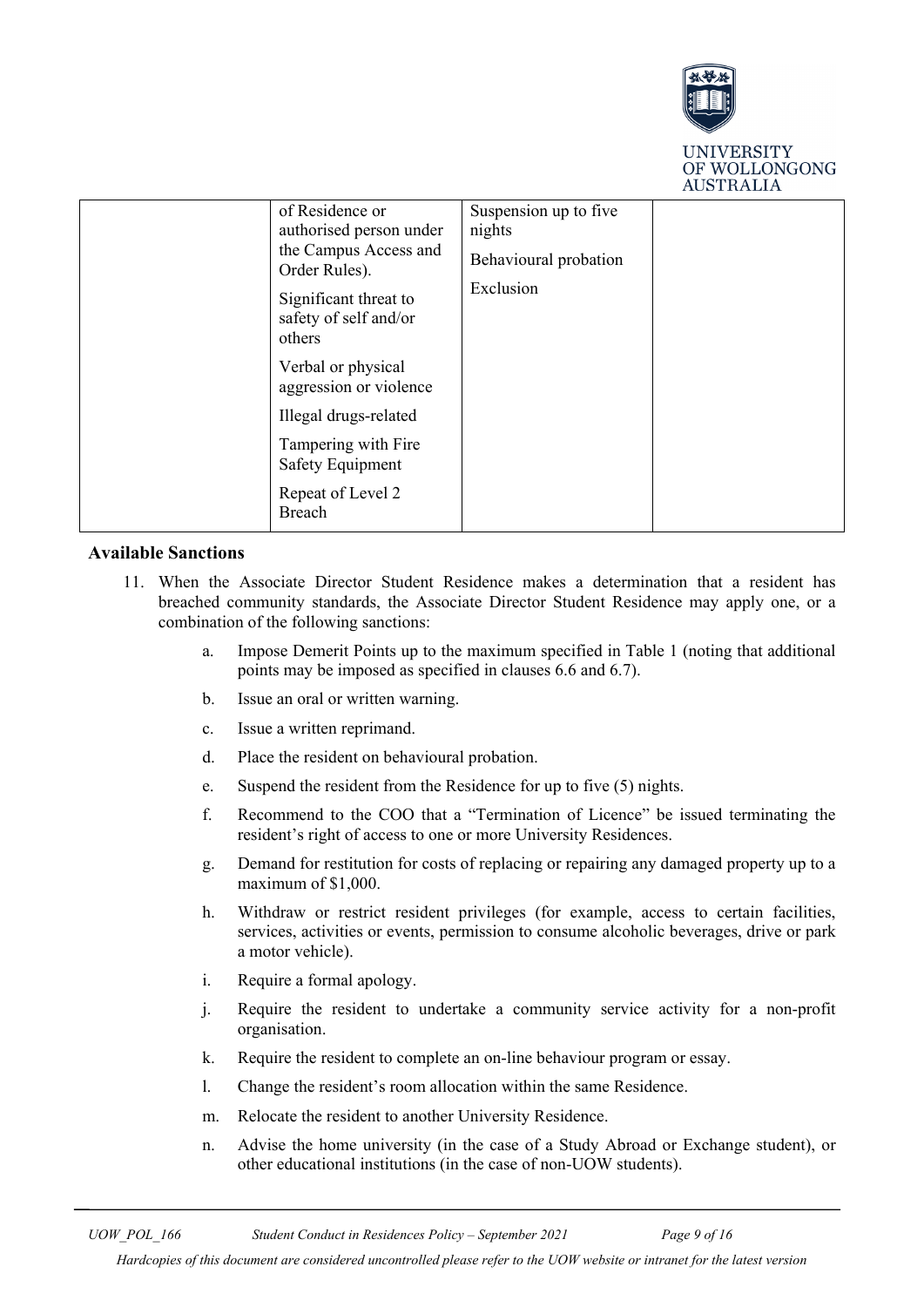

- o. In the case of urgent matters, refer the resident to the Vice-Chancellor or Deputy Vice Chancellor or Director in accordance with clauses 10.6 – 10.8 of this Policy.
- p. In the case of serious matters, in their capacity as a Primary Investigation Officer (PIO) refer the resident to the Student Conduct Committee (via the Safe and Respectful Communities Unit) for consideration of an additional High Level Outcome as defined by section 8 of the Student Conduct Rules.
- 12. When a resident's total demerit points have reached seven (7), the Associate Director Student Residence may make a recommendation that the Director exclude the resident from one or more University Residences, in response to which, the Director may determine to exclude the resident. A decision to exclude a resident will include an automatic Termination of License.

### <span id="page-9-0"></span>7 **Procedure to be followed by the Director, Student and Accommodation Services**

- 1. Upon receiving a recommendation for exclusion under clause 6.12, the Director, Student and Accommodation Services (the Director) shall make this determination as soon as possible and within a maximum of seven working days of having received the recommendation.
- 2. The Director may either:
	- a. Accept the recommendation and exclude the resident from the Residence; or
	- b. Not accept the recommendation and refer the matter back to the Associate Director Student Residence with a direction to impose a lesser sanction(s).
- 3. If the Director accepts the recommendation to exclude the resident from the Residence, the Associate Director Student Residence will ensure that the resident is served with written notice of this decision within seven working days.

### <span id="page-9-1"></span>8 **Appeal**

#### **Procedure and Grounds for Appeal**

- 1. A resident against whom an adverse determination has been made, or upon whom urgent action has been imposed, may appeal by lodging with the COO a letter outlining the reasons for the appeal. Except in exceptional circumstances this appeal must be received by the COO within seven working days of the written notification of the decision being received by the resident or of the urgent action being imposed. If a resident lodges such an appeal, the COO may suspend any sanction imposed by the Associate Director Student Residence or the Vice-Chancellor or delegate until the COO has made a decision on the appeal. In the case of the sanction of exclusion, the COO may suspend the student from the residence taking into account the resident's behavioural history, pending the outcome of the appeal.
- 2. The grounds for appeal are limited to the following:
	- a. That the Associate Director Student Residence or Deputy or the Vice-Chancellor or delegate did not follow the correct process provided in this policy in making the decision.
	- b. That evidence or circumstances that should have been taken into account by the Associate Director Student Residence or the Vice-Chancellor or delegate in reaching a decision were overlooked or were not given sufficient weight.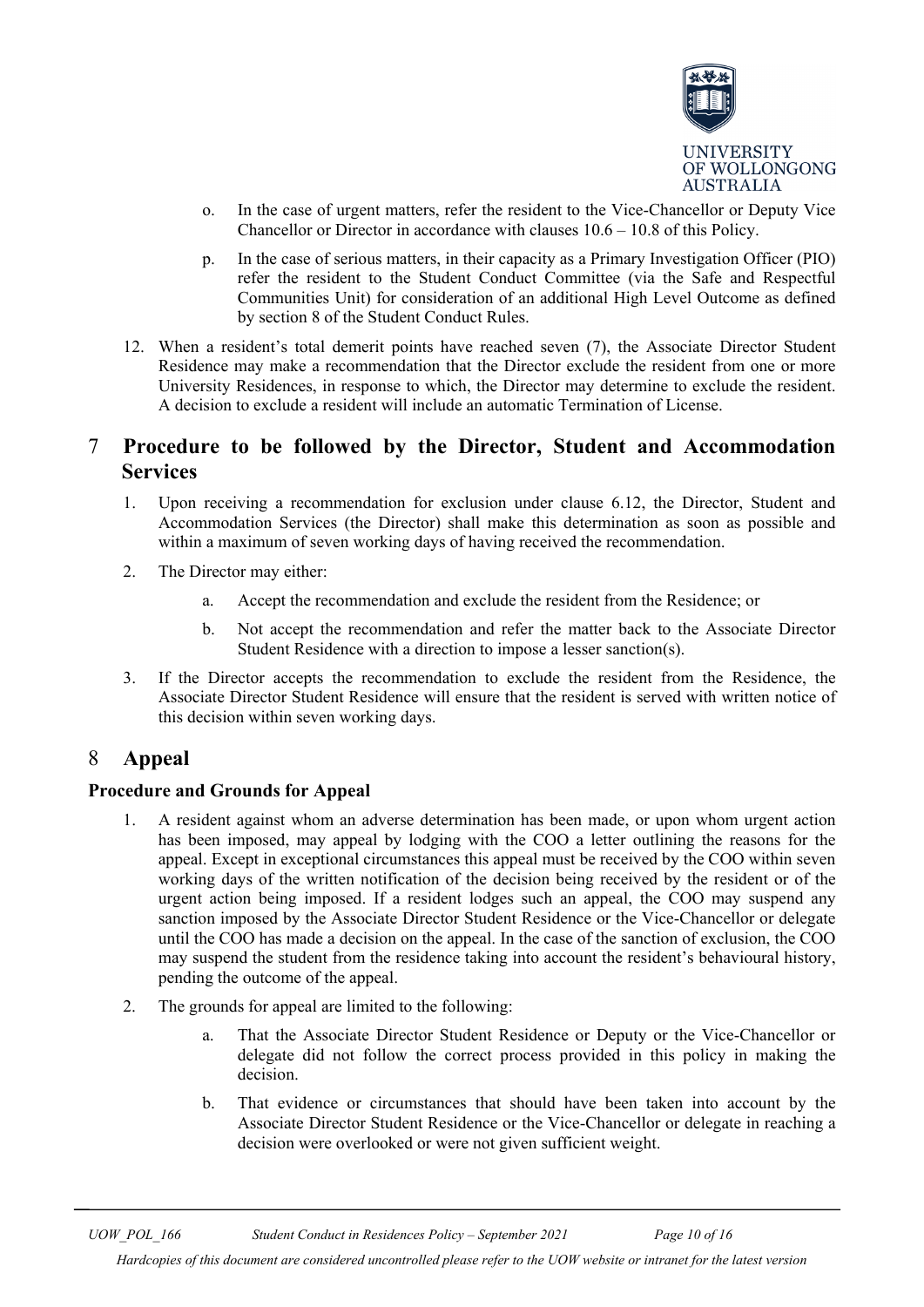

- c. That the sanction was inappropriate given the nature of the breach of community standards.
- 3. When a resident appeals the decision of the Associate Director Student Residence or the Vice-Chancellor or delegate, the burden of proof resides with the resident.
- 4. Upon receiving an appeal, the COO must decide whether the resident has presented an adequate prima facie case to justify further consideration of the appeal. The COO shall make this determination as soon as possible and within a maximum of five (5) working days of having received the appeal.

#### **Appeal Dismissed**

5. If the COO decides that there is insufficient prima facie evidence to warrant a full hearing of an appeal, the COO will dismiss the appeal and inform the resident of this. The COO will confirm the decision and the basis on which it was made in writing to the resident. The resident has no further opportunity to appeal the decision within the University.

#### **Referral back to Associate Director Student Residence**

- 6. If the COO decides that there is a sufficient prima facie case to warrant reconsideration of the matter and considers that the matter could be resolved by requesting the Associate Director Student Residence or the Vice-Chancellor or delegate to re-hear the matter, the COO will inform both the Associate Director Student Residence or the Vice-Chancellor or delegate and resident of this decision and the basis on which it was made in writing.
- 7. The Associate Director Student Residence or the Vice-Chancellor or delegate will then re-hear the matter following the process outlined in this policy within ten working days. The resident will have the right to a further appeal against any decision made by the Associate Director Student Residence or the Vice-Chancellor or delegate resulting from this process.

#### **Sufficient Grounds for Appeal**

8. If the COO determines that there are sufficient grounds for the appeal and the matter should be considered by the Student Conduct in Residences Appeals Committee, then the case is referred to the Student Conduct in Residences Appeals Committee for consideration.

#### **Student Conduct in Residences Appeals Committee**

- 9. The Student Conduct in Residences Appeals Committee shall comprise:
	- a. Student Ombudsman (or nominee) as Chair;
	- b. Director, Student and Accommodation Services Division (or nominee); and
	- c. The Associate Director of another Residence or of another Unit within SASD

#### **Conduct of the Student Conduct in Residences Appeals Committee**

- 10. The Student Conduct in Residences Appeals Committee will normally meet to consider the resident's appeal within not less than five working days but no longer than ten working days of the matter being referred to it by the COO.
- 11. The resident must make all reasonable efforts to be available to meet with the Committee.
- 12. The resident may be accompanied by another person who may act as a supporter.
- 13. Prior to the meeting all parties will be provided with a copy of any documentation relevant to the matter.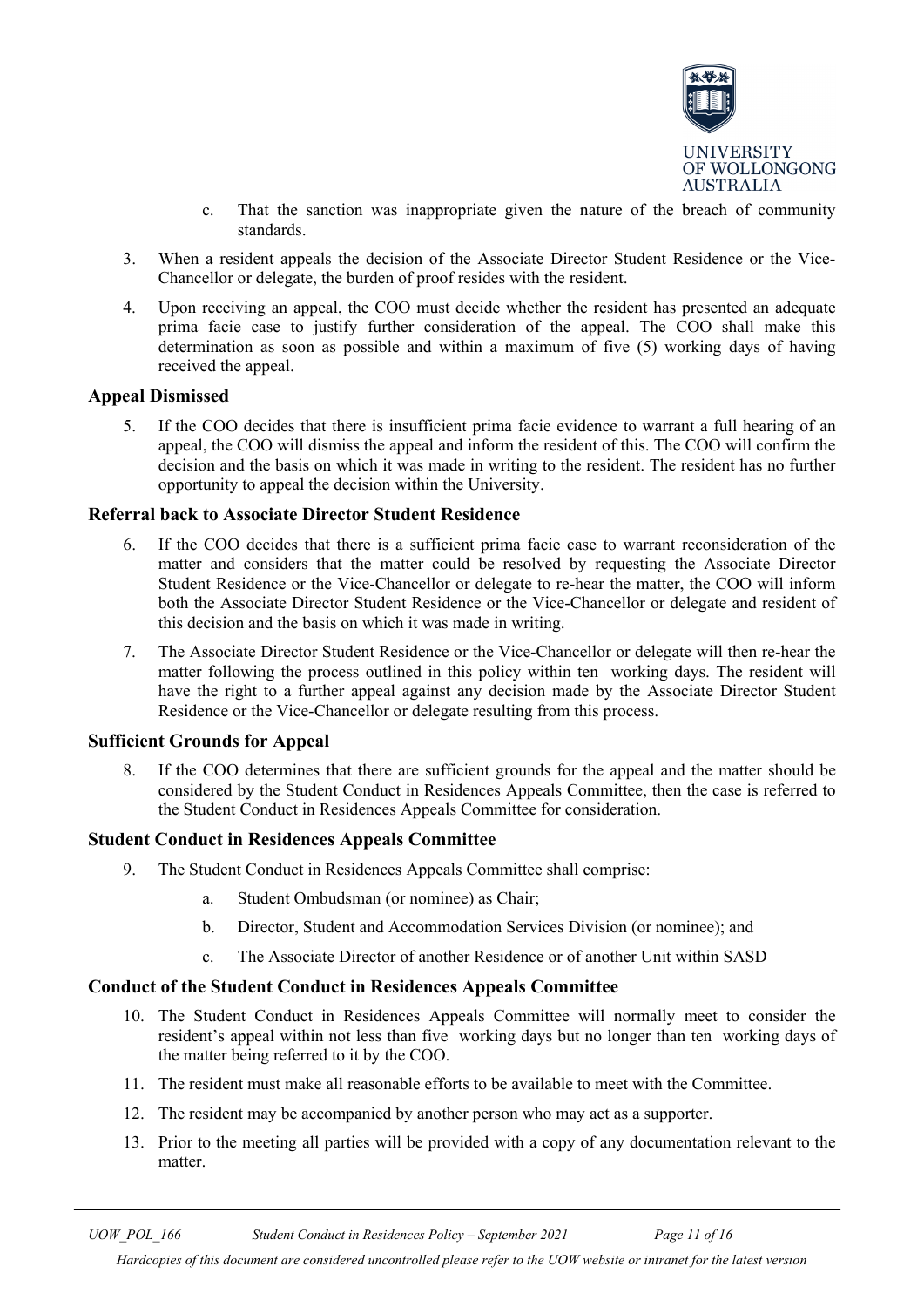

- 14. If the resident fails to attend the meeting the Committee may, without further notice, proceed in the resident's absence to consider the appeal. If there are medical or compassionate reasons for the absence, the COO should be notified immediately. The COO will determine the acceptability of such reasons and whether the meeting should be deferred.
- 15. The Committee is not bound by the rules of evidence or other technicalities or legal forms.
- 16. Upon convening, the Committee will give the resident the opportunity to present their case. The Committee will also hear from other relevant witnesses.
- 17. The Committee will consider the matter and may, if they believe it would assist their deliberations, recall either the resident or the Associate Director Student Residence or Director to ask additional or clarifying questions.
- 18. At the conclusion of these discussions the Committee will make a decision to put aside, confirm, modify (in full or in part), or decrease or increase the sanction(s) originally imposed by the Associate Director Student Residence or Director. The Committee will report its decision to the COO.
- 19. The Committee will hold all its proceedings in private and keep an accurate record of proceedings.
- 20. On reviewing the Committee's report, the COO will promptly inform both the Associate Director Student Residence or Director and the resident of the decision in the matter and confirm this in writing to the resident.

#### **Finality of Appeal Decision**

- 21. The decision of the Student Conduct in Residences Appeals Committee is final and there is no further recourse to appeal within the University.
- 22. Where a resident remains dissatisfied with the outcome of an appeal process, the resident may lodge a complaint with the New South Wales Ombudsman.
- 23. The appeal process within the University should be exhausted before a complaint is lodged with the New South Wales Ombudsman.

#### <span id="page-11-0"></span>9 **Supporter**

- 1. A resident who is required to meet with the Associate Director Student Residence, Director, COO or the Student Conduct in Residences Appeals Committee may be accompanied by another person acting in the role of supporter.
- 2. The supporter's role is to observe the meeting and provide support and guidance to the resident, as requested. The supporter may not represent the resident or speak on the resident's behalf.
- 3. In choosing a supporter, the resident should be mindful of any potential conflict of interest, for example a witness or another resident involved in the matter under consideration may not be a suitable choice to act in this role.

### <span id="page-11-1"></span>10 **Policy Principles**

#### **Natural Justice**

- 1. Investigations of alleged breaches of community standards will observe the principles of natural justice including:
	- a. informing all parties of the procedure being followed and providing them with access to all relevant Rules, standards, codes, policies, guidelines and procedures;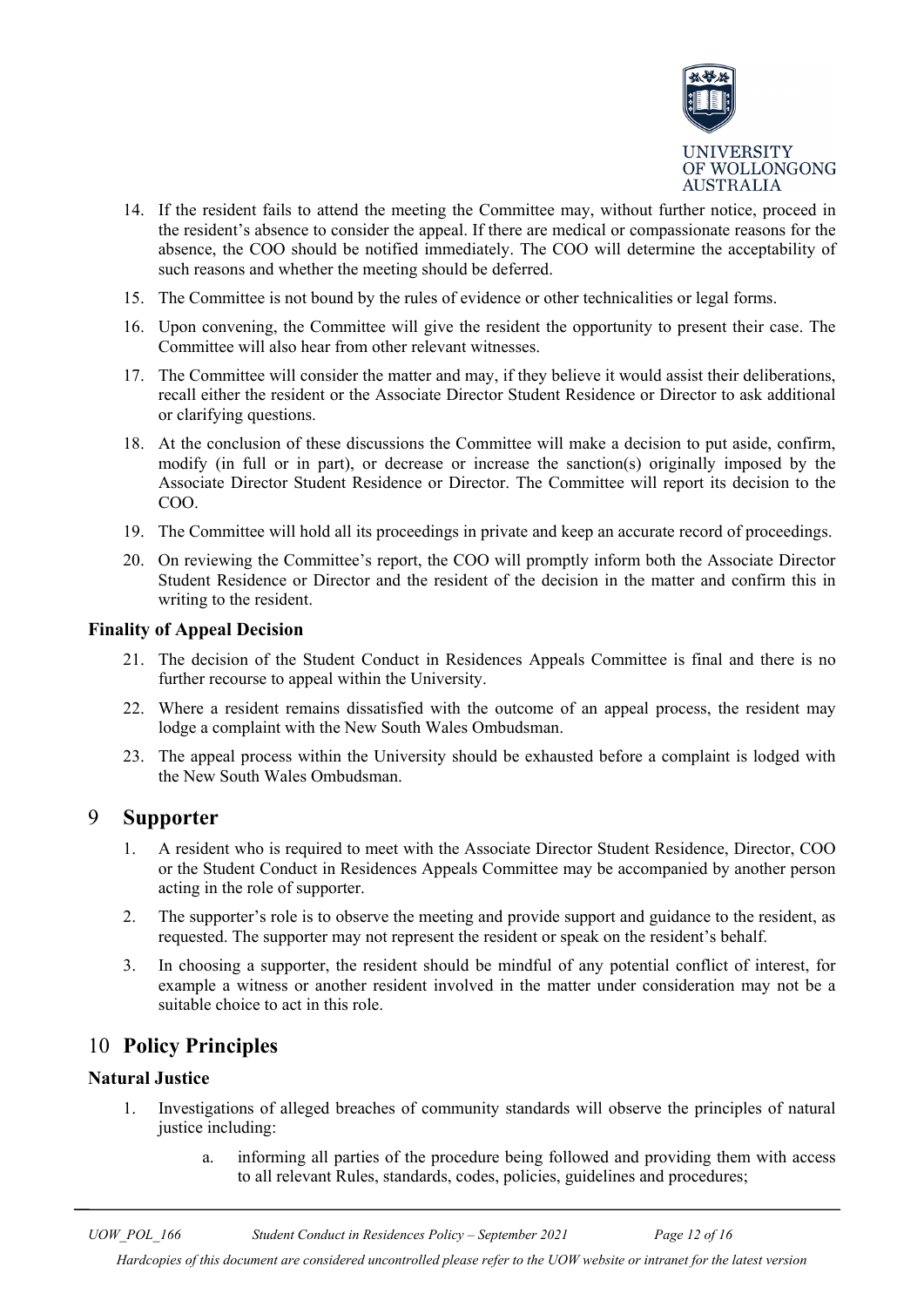

- b. informing the Resident of any allegation made against them, and allowing time for a response in accordance with the timeframes stipulated in the procedures listed in this policy at sections 5 - 7;
- c. providing the respondent with the opportunity to state their case, provide an explanation and/or put forward a defence;
- d. conducting a factual investigation of the allegation, interviewing all relevant and available parties and considering all relevant information; and
- e. acting fairly, impartially or without bias by considering all relevant information, including any mitigating factors.

#### **Standards of Evidence**

- 2. The formal rules of evidence do not apply to any processes under this policy. In any investigation of an alleged breach of the community standards, the standard of evidence is the balance of probabilities.
- 3. In a case where facts are contested there is generally a "weight" of evidence on each side. The Associate Director Student Residence will place greater emphasis on evidence which, when fairly considered, produces the stronger impression and is more convincing. After considering all the available evidence the Associate Director Student Residence will decide whether there is a greater weight of evidence that the resident was responsible for the breach than the resident was not. The standard of "balance of probabilities" is not the same as "beyond reasonable doubt" which is a more rigorous requirement demanded by the courts in criminal cases. Given this, the Associate Director Student Residence need not attain the degree of certainty that is required to justify a criminal conviction.

#### **Communication**

4. For the purposes of this policy a letter addressed to the resident and either hand-delivered to the resident's room or placed in the Residence's mail boxes or an e-mail addressed to the resident's student email address shall be deemed to have been received by the resident.

#### **Other Jurisdictions**

5. Where behaviour by a resident is under investigation by the Police, ICAC or other external agencies, the University will not commence or will cease actions under this policy until those external investigations have concluded. Urgency provisions under section 10.6 - 10.8 enable certain actions to be taken pending the outcome of investigations by third parties should the behaviour in question represent any of the conditions referenced in clause 10.6a – e.

#### **Urgency Provisions**

- 6. Where an alleged breach:
	- a. is the subject of investigation by the Police or other civil authorities;
	- b. may bring the University and its staff and students into disrepute;
	- c. involves extreme harassment or vilification which breaches the University's Principles, Statement of Values and policies;
	- d. threatens the health, safety or welfare of the resident concerned, or other students or staff; or
	- e. is otherwise considered to be serious enough to warrant immediate action,

*UOW\_POL\_166 Student Conduct in Residences Policy – September 2021 Page 13 of 16*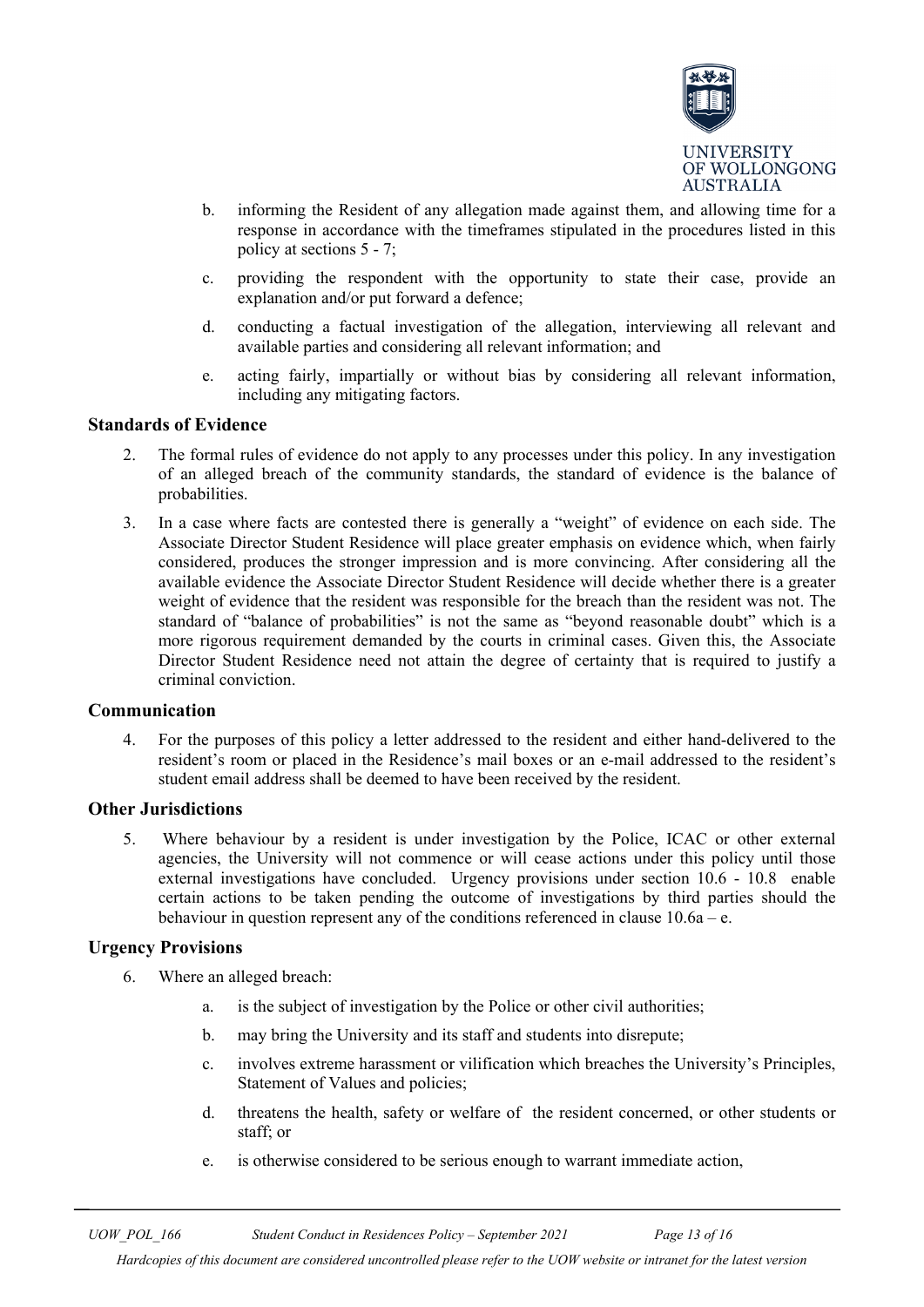

a recommendation may be made to the Vice-Chancellor, a Deputy Vice-Chancellor or the Director that the following action be taken, pending the outcome of the investigation:

- f. limitation of the student's right of access to the residence; and/or
- g. termination of the student's right of access to the residence; or
- h. immediate suspension of the student from the residence.<sup>[1](#page-13-2)</sup>
- 7. After preliminary review, the Associate Director Student Residence will make a recommendation as detailed in Section 10.6
- 8. Upon receiving a recommendation under Section 10.6, the Vice-Chancellor, a Deputy Vice-Chancellor or the Director may either:
	- a. accept the recommendation and impose an action as set out in Section 10.6,; or
	- b. not accept the recommendation and refer the matter back to the Associate Director Student Residence that made the recommendation for further investigation.
- 9. Where action is imposed under Section 10.6, the Associate Director Student Residence that recommended the action to the Vice-Chancellor, a Deputy Vice-Chancellor or the Director will:
	- a. ensure that the student is served with a written notice of the action imposed, as a matter of urgency; and
	- b. where action is imposed on a student under Section 10.6, based on a concern about a serious health condition and the student wishes to resume living in a student residence the Associate Director Student Residence has the right to report the matter for assessment by the Student Health Assessment Panel in accordance with the Student Health Assessment and Leave Policy before permitting a return to residence.
- 10. Where a decision is made by the Director, Student and Accommodation Services the action is to be confirmed by the Vice-Chancellor or Deputy Vice-Chancellor within five business days.

### <span id="page-13-0"></span>11 **Limitations on Effect of this Policy**

11. Nothing in this policy shall be interpreted as limiting in any way any power vested in University Council by the Act or any other rule of the University or as limiting the right of the University to enforce by any other means any right vested in it or to take any other action which it may be entitled or empowered to take in the circumstances.

### <span id="page-13-1"></span>12 **Record Keeping**

-

- 1. All records relating to the management of breaches of community standards shall be retained and disposed of in accordance with the University's Records Management Policy, State Records Act 1998, and the General Retention and Disposal Authority GDA23.
- 2. Outcomes of investigations of breaches shall be recorded and filed within the StarRez system.
- 3. Outcomes of investigations of Level 3 breaches or where a resident reaches seven (7) demerit points shall be reported to the Student and Accommodation Services Division to be recorded and filed on the Central Register.

<span id="page-13-2"></span><sup>&</sup>lt;sup>1</sup> When taking such action the University will endeavour to find alternate short term accommodation for the student concerned.

*Hardcopies of this document are considered uncontrolled please refer to the UOW website or intranet for the latest version*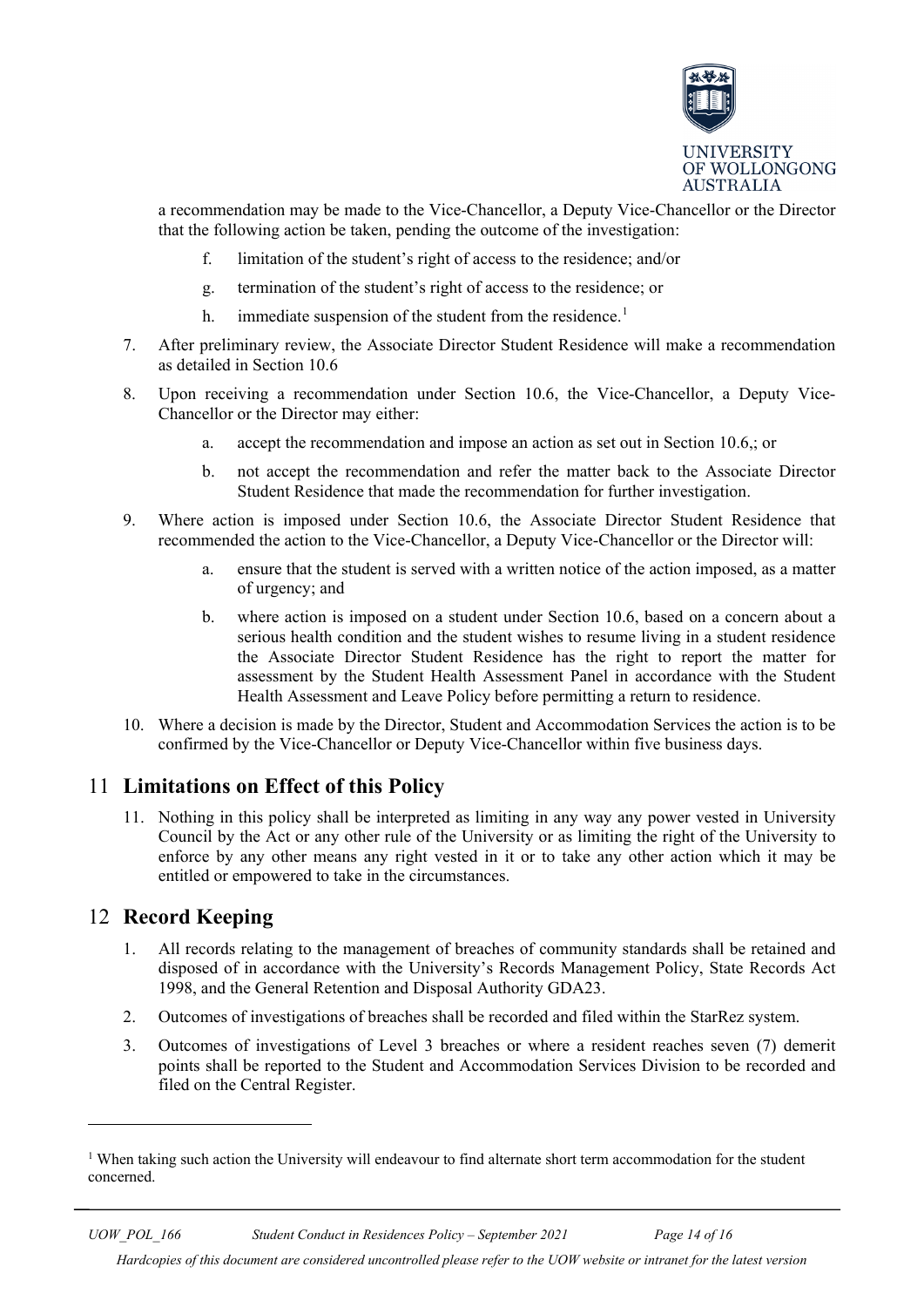

### <span id="page-14-0"></span>13 **Roles & Responsibilities**

- 1. The COO determines whether a resident who has appealed the decision of a Associate Director Student Residence has presented an adequate prima facie case to justify further consideration of the appeal.
- 2. The Director, Student and Accommodation Services has overall responsibility for management of the University's residences. The Director has a responsibility to consider a recommendation from an Associate Director Student Residence for a student to be excluded from the Residence.
- 3. The Associate Director Student Residence has responsibility for the maintenance of community standards and appropriate living environment within each Residence. The Associate Director Student Residence has a responsibility for:
	- a. initiating and investigating breaches of community standards in accordance with the procedures set out in section 5;
	- b. imposing low-level outcomes in response to upheld allegations;
	- c. communicating the progress and outcome of an investigation to the resident and the complainant (if applicable);
	- d. where appropriate, advising the Student and Accommodation Services Division to create and maintain a record of each investigation on the Central Register, and
	- e. where appropriate, referring cases to the Student Conduct Committee for high-level outcomes. In matters which involve residents from more than one residence the respective Associate Director Student Residences may agree that one of them take responsibility for a particular matter.
- 4. 4. The Deputy Student Resident Manager has responsibility to represent the Associate Director Student Residence, engage in investigations on behalf of the Associate Director Student Residence and make recommendations on sanctions to the Associate Director Student Residence.
- 5. Residents have responsibility to uphold community standards and observe the provisions of this policy.